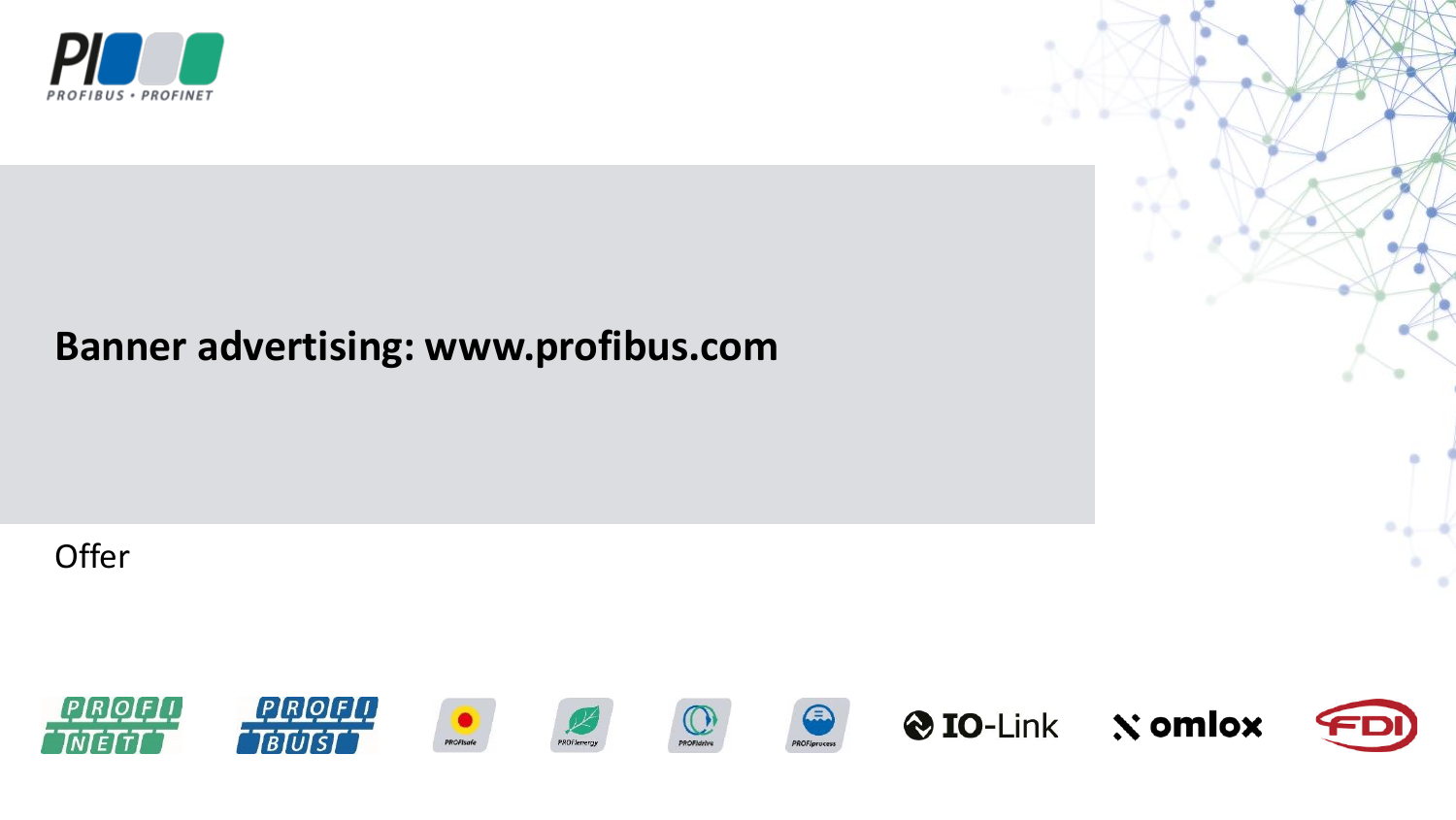

# **Presentation on PC, laptop und tablet**

#### **Homepage**

mostly 1 x 3 banners, max. 3 x 3 banners:

banners rotate every few seconds; with reload of the page or following of an internal link, the position changes randomly



The English subpages follow the same logic (down to a certain level only)

**Subpages**

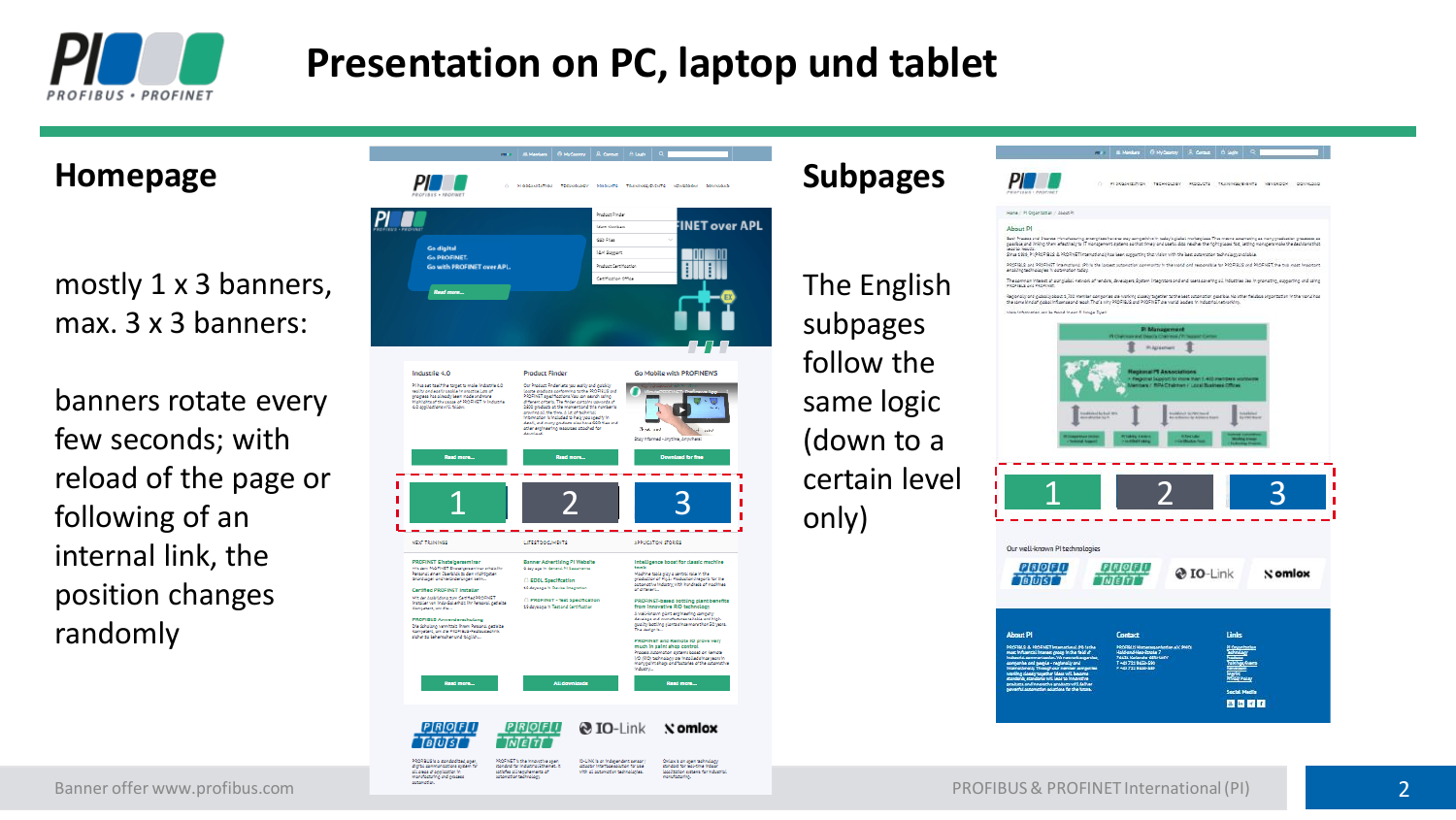

- Banner is shown on the homepage and all subpages
- Banner is shown only on PC, laptop und tablet
- Banner changes the position per random by new page impression
- Banner statistics available by request

## **Technical Data:**

- **Format**: jpg, (animated) gif, png
- **Ad size**: 346px x 120px (w x h)

## **Price:**

- 700  $\epsilon$ \*/month
- *Offer:*
	- 6 months for 5 months (3,500  $\epsilon^*$ )
	- 12 months for 10 months (7,000  $\epsilon^*$ )
	- **E** Starting from 2nd consecutive year: 12 months for 8 months (5,600  $\epsilon$ \*/year)

\* excl. taxes